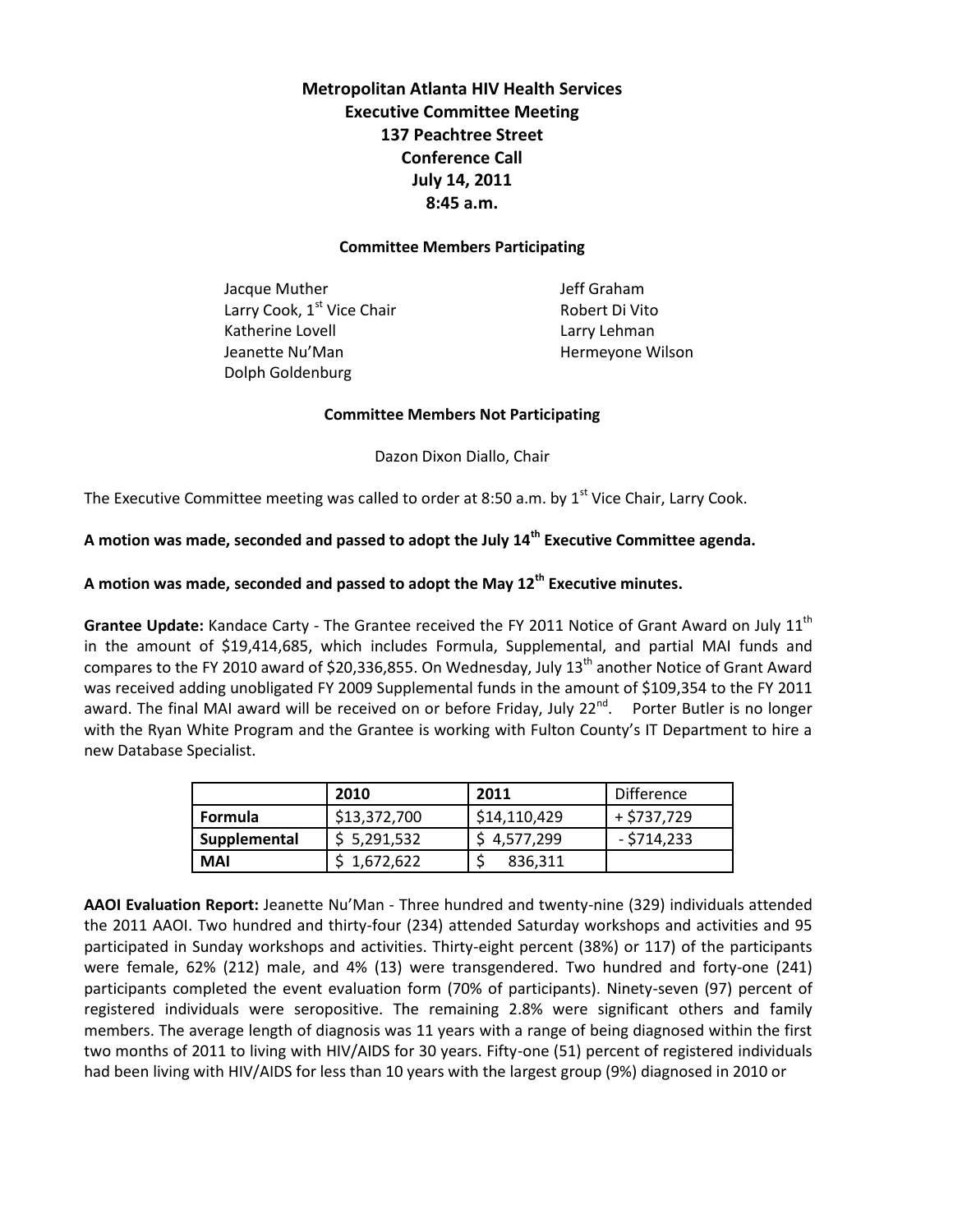### **Executive Committee July 14, 2011 Page 2**

2011. One hundred eighty-three (183) disclosed on their evaluation forms that they were living with HIV. The average length of time since diagnosis was 12.9 years with a range of newly diagnosed (0.5%) to 30 years (1%). 102 (63%) of respondents have been living with HIV for 10 years or more. Forty-nine percent (49%) reported that they were attending AAOI for the first time. There was a 41% increase in the number of participants attending the afternoon sessions on Saturday (morning attendance – 94 and 75; afternoon attendance – 94 and 95). The time slot with the lowest attendance rate was 9:00- 12:00, the session following the morning general sessions. Though afternoon attendance was higher on Sunday, there was no significant difference in attendance rates.

## **Committee Updates:**

**Assessment Committee:** Jeanette Nu'Man - The Assessment Committee met last week and discussed the challenges of getting information on the pattern of health disparities and indentifying people with disparate health outcomes within the Atlanta EMA. The Rollins School of Public Health at Emory will be contacted to determine if this data could be gathered through a graduate – level project. The Committee is also looking at the feasibility of utilizing a patient navigator system which uses the assistance of peer navigators.

**Comprehensive Planning Committee:** Katherine Lovell - The Comprehensive Planning Committee met on Wednesday, July 13<sup>th</sup>. HRSA has released its guidance for 2012 Comprehensive Plan and HRSA is requiring that the plan be aligned to address the National HIV/AIDS Strategy, Patient Protection and Affordable Care Act, Early Identification of Individuals living with HIV/AIDS, Twelve Cities Initiative, and Healthy People 2020. The Committee began the update by listing the successes and challenges in implementing the current plan. The Comprehensive Plan is due May  $21<sup>st</sup>$ , 2012. The Committee will meet twice a month from 9:30 a.m. - 11:30 a.m. at Grady IDP until the guidance is complete. The meeting dates are as follows:

- Wednesday, August  $10^{th}$
- Thursday, August  $25^{th}$
- $\bullet$  Wednesday, September 14<sup>th</sup>
- $\bullet$  Wednesday, September 28<sup>th</sup>
- $\bullet$  Wednesday, October 12<sup>th</sup>
- $\bullet$  Tuesday, October 25<sup>th</sup>
- Tuesday, November  $15^{th}$
- Wednesday, November  $30<sup>th</sup>$
- $\bullet$  Wednesday, December 14<sup>th</sup>

Due to the amount of time involved in completing the Comprehensive Plan, a Committee member suggested that times be designated for specific for committee issues – this way committee chairs would not have to attend all meetings. The Executive Committee also recommended looking at other avenues of hosting meetings, such as webcast and video conference to accommodate members that are not able to attend the required meetings.

**Evaluation Committee:** Ruby Lewis - Hardy - The Evaluation Committee has received all providers' surveys from the agencies. The Committee will meet next week to discuss the surveys before presenting to the Planning Council at the August meeting.